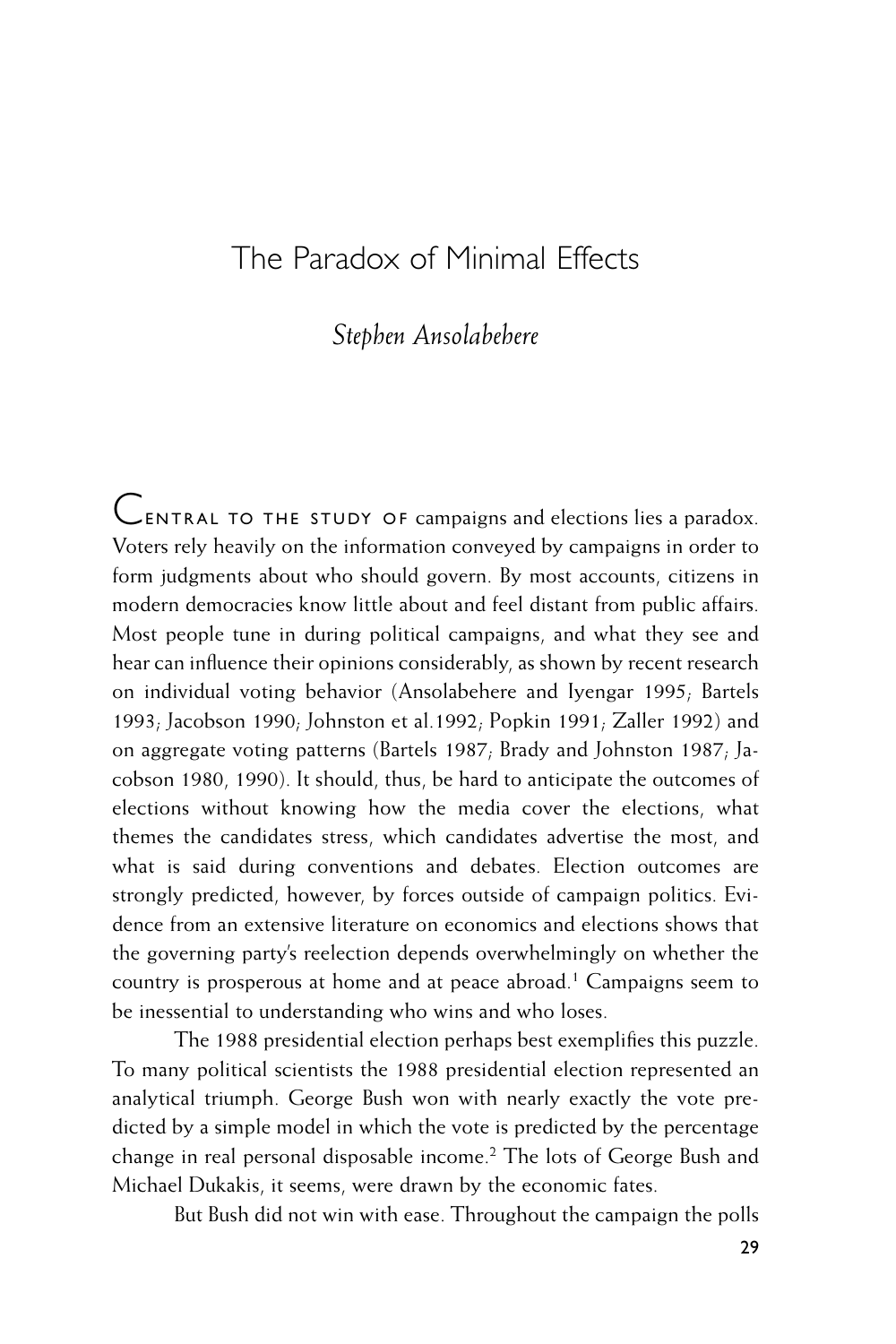#### 30 Capturing Campaign Effects

fluctuated dramatically, suggesting that large fractions of the electorate made up their minds in the months, even days, leading up to Election Day (Gelman and King 1993). Michael Dukakis even held a substantial lead in the polls late in the summer of 1988. Observers of the campaigns argue that Dukakis was brought down not by the sudden realization of many voters that the economy was doing well but by the themes and strategies of the competing campaigns. The Republicans' messages of crime, patriotism, and conservatism resonated well with the public, while the Democratic campaign lost its focus after the primaries. Bush used attack advertisements and the free media with cunning and success, while Dukakis refused to slug back (Germond and Witcover 1989; Jamieson 1992). Such factors are nowhere to be found in the macropolitical models. Even still, those models worked smashingly well, though in the end they looked a lot like voodoo political economics.

How is it that elections are highly predictable when voters rely heavily on what they see and hear in a particular campaign? The obvious, most common, and probably correct response is that the public discourse observed during campaigns confirms what most people privately believe about the state of the country and the political parties and candidates. Beginning with Paul Lazarsfeld's important studies of the elections of 1944 and 1948, social scientists have argued that campaigns reinforce the political orientations of voters and mobilize them to vote rather than convert large segments of the population to new ways of thinking or new patterns of behavior (Berelson, Lazarsfeld, and McPhee 1954; Key 1966; Campbell 1960).

Recent social science research has further refined our understanding of reinforcement. The stylized facts that emerge from this research are that campaign communications are reinforcing for different groups within the electorate, depending on their partisan orientation and prior levels of information and interest (Zaller 1992). Partisans, especially low information partisans, seem to be particularly susceptible to messages from their own party's candidates. Partisans seem resistant to messages that are sponsored by the opposing party or that favor the opposing party. Nonpartisans seem to behave somewhat differently. Low information nonpartisans seem to tune out political messages of all sort, but the high information nonpartisans seem to be particularly influenced by political communications.<sup>3</sup>

But there is a fundamental problem with reinforcement arguments. People seem to throw away the public information that campaigns pro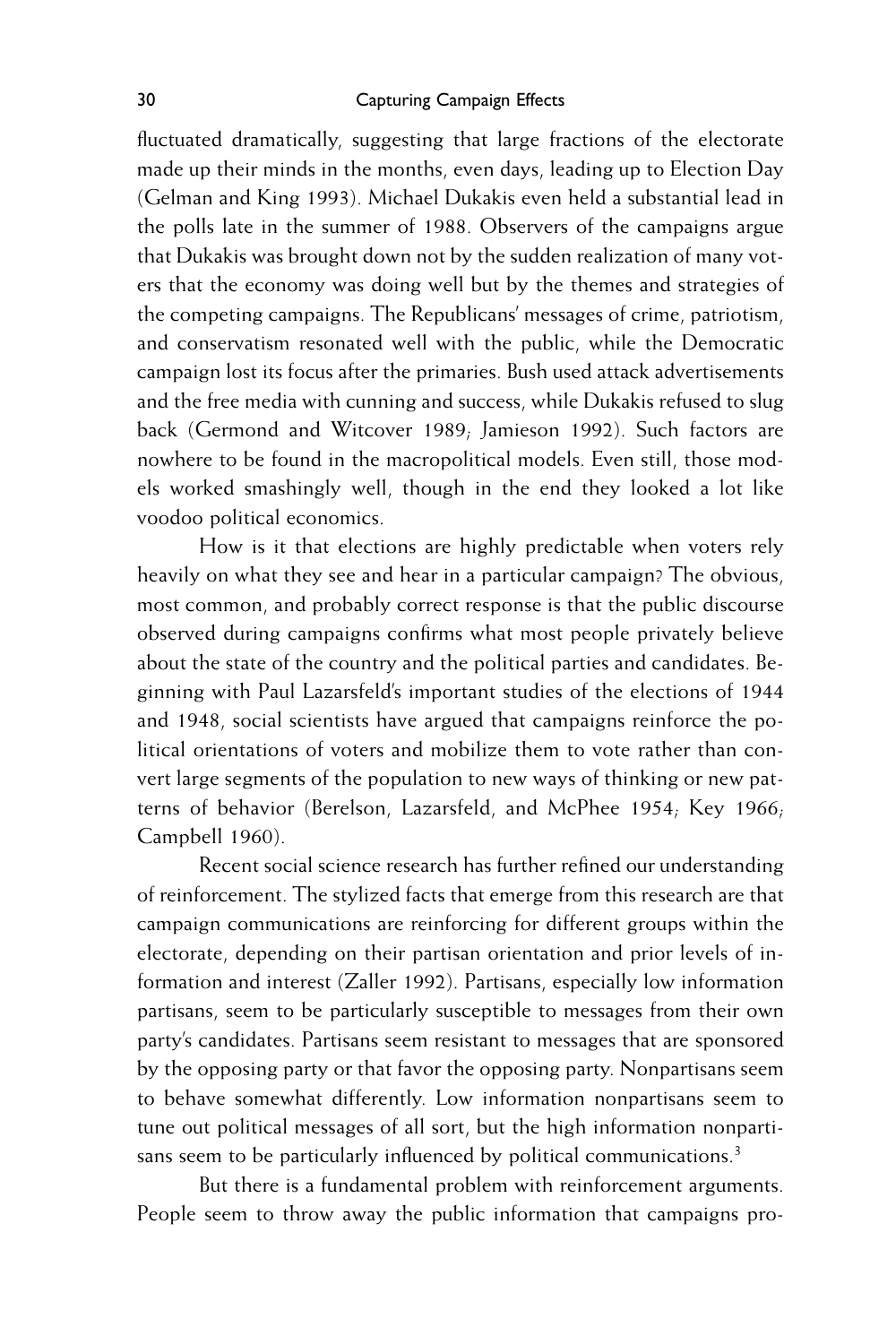duce, or they use it inefficiently or not at all. Why would people use information this way? Do people just fool themselves?

Two sorts of explanations of the reinforcing effects of campaigns are commonly expressed. First, political psychologists argue that these effects arise because people use cognitive shortcuts, such as priming, cognitive dissonance, and acceptability biases. As a result, individuals believe information that agrees with their beliefs and ignore information dissonant with their beliefs (Iyengar and Kinder 1987; Popkin 1991; Zaller 1992). By this account, elections are predictable because individuals hear what they want to hear, which is consistent with their private assessments of the economy. Second, political economists and many political scientists argue that people use their private information and discount publicly provided information, such as news and ads, because it is not as credible or as reliable as each individual's personal and private experiences (Downs 1957; Key 1966; Fiorina 1981). By this account elections are predictable because aggregate indicators of national well-being are the sum of many individual experiences, and the political campaigns matter little to those judgments.

Each explanation has complementary strengths and weaknesses. Psychological accounts emphasize the importance of public information, such as ads and news, that all people see. These arguments arise out of attempts to understand the ups and downs that occur during elections, as many of the essays in this volume attest. Psychological explanations, though, have difficulty explaining the behavior of key groups within the electorate. In the advertising case, it is hard to think of a priming or framing story that explains the behavior of both partisans and independents and in particular why high information independents appear to move in the direction of the sponsor of the ads. Finally, these stories imply an eventual convergence of beliefs that is rarely observed. If all information were truly public and common, then over time we would observe complete consensus in public opinion on topics where all people agree about the objectives, such as greater economic growth or presidential job approval.

Economic explanations emphasize private information and provide a coherent way to understand why people have different beliefs and preferences. Individuals' beliefs and preferences are rooted in their disparate experiences in the economy and with the government, parties, and specific politicians. However, such explanations discount the publicly conveyed information. This hardly seems consistent with the basic conjectures of rational choice, namely, that individuals make decisions in the most efficient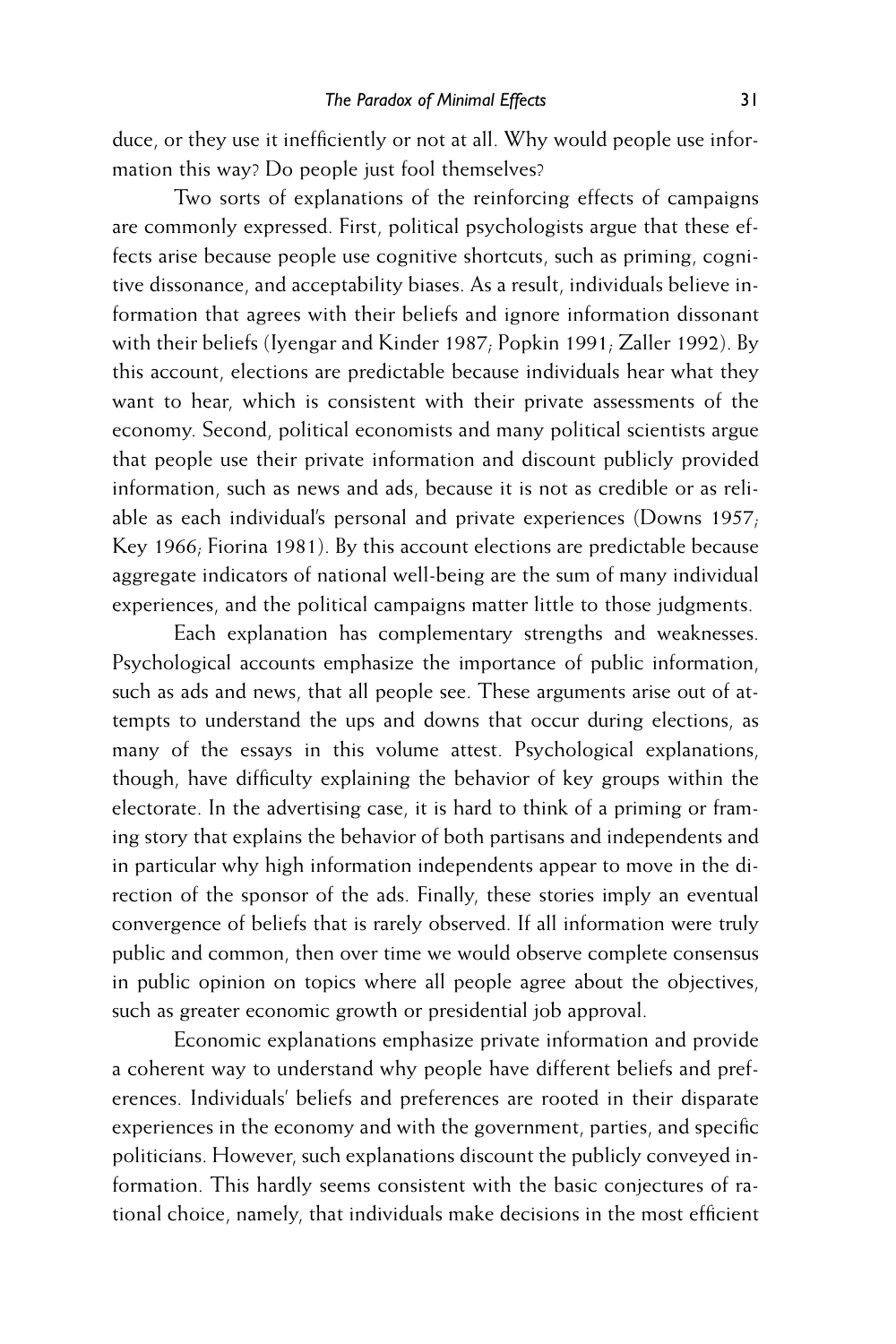(lowest cost) way or with empirical reality (Erikson et al. 2003). Economic man seems consistent with the observed predictability of elections but not with the variation that occurs during campaigns.

This essay offers a simple theory of campaign information and learning that is entirely consistent with the basic observations made in empirical research. I build on the insights of political psychologists that campaigns fundamentally involve public information and of political economists that individuals' beliefs and preferences derive considerably from their private experiences and information. I assume that people use all information and that they value it equally. It is the mix of the public information from campaigns and the private information from personal experiences that creates the dynamics social scientists have observed. Private information generates heterogeneity in people's beliefs; public information creates coordinated shifts in those beliefs, which look identical to the patterns observed in survey data and experiments.

The account offered here raises what I consider to be a very important set of methodological concerns in the study of campaigns. What is an adequate model of voter reasoning and behavior? The intellectual move made here is to introduce public as well as private information into a simple model of economic voting and to show that many of the basic individuallevel behavioral changes can be understood in these terms. The challenge for political economists, then, is to develop models that incorporate more subtle notions of information. Several empirical studies have done so and have found that both the information in the mass media and private information matter (Erikson et al. 1993). Little attention has been given to establishing the differential effects that these factors have on the total vote.

The challenge for political psychologists is much greater—to show that specific psychological phenomena actually influence electoral behavior. The important possibility exists that much of what cognitive psychologists have uncovered simply averages out in the process of counting votes. In short, many of the subtle processes of cognition and learning noted by survey and experimental researchers may be inessential to understanding election outcomes. To judge the importance of such factors requires that political psychologists have a clear standard or null model against which to judge the cumulative effects of psychological factors. The political economic model offered here provides a baseline against which to measure the importance of such effects.

In the first section of this essay, I develop an economic model of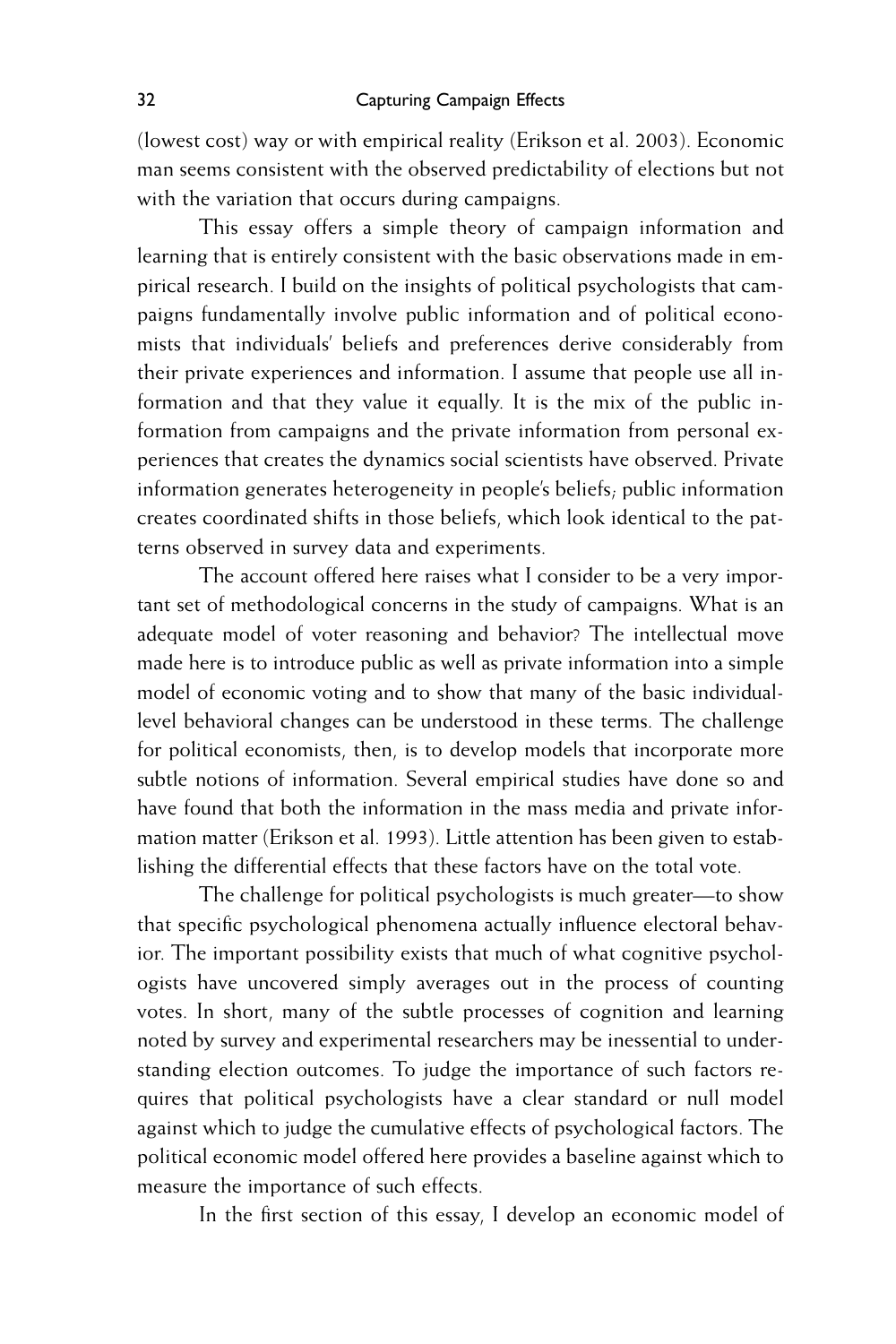election. In the second section I introduce campaign information as public information and consider the possible effects that it may have. The concluding section offers some thoughts on how this model might be used to integrate questions of strategic voting, issue voting, and other topics touched on in other essays in this volume.

## A Model of Economic Voting

Models of economic voting (e.g., Downs 1957; Kramer 1973; Fiorina 1981; Alesina, Londregan, and Rosenthal 1995) make four assumptions about individuals: (1) individuals pursue their self-interest, (2) they rely on private information, (3) they make judgments about the comparative competence of the parties or candidates rather than about policies, and (4) they use rules to update information.

The first assumption holds that individuals pursue their self-interest. They act in ways that will make them better off economically. A single indicator best captures the economic voter's interest: real personal disposable income. Kramer (1973) and subsequent researchers have shown that changes in real personal disposable income predict election outcomes best. Folded into this measure, of course, are inflation (real), taxes (disposable), wages, growth and employment (income), and other factors that the government may influence. Whatever the factors involved, all people are assumed to want and to benefit from the same thing: income growth.

How citizens pursue their interests in the electoral arena is more difficult to formulate. Economic voting usually implies that the electorate assesses the abilities or competence of the competing parties or politicians more than the policies they promise. People do not control the policy levers directly, nor do they appear to know much about the policies pursued by the government. Even if the candidates and parties could clearly promise specific policies, it is not evident that policies that make sense today, such as minimum wages or low interest rates, would be appropriate in two or four years. As a result, it is often supposed that economic voters really want the most able governance of the economy (DiIullio and Stokes 1993; Alesina, Londregan, and Rosenthal 1995).4

The second assumption holds that people rely on private information, their own experiences in the economy and with the government, to form electoral judgments. Forecasting models simplify this further: people simply vote their pocketbooks, their personal finances (Kramer 1973; Tufte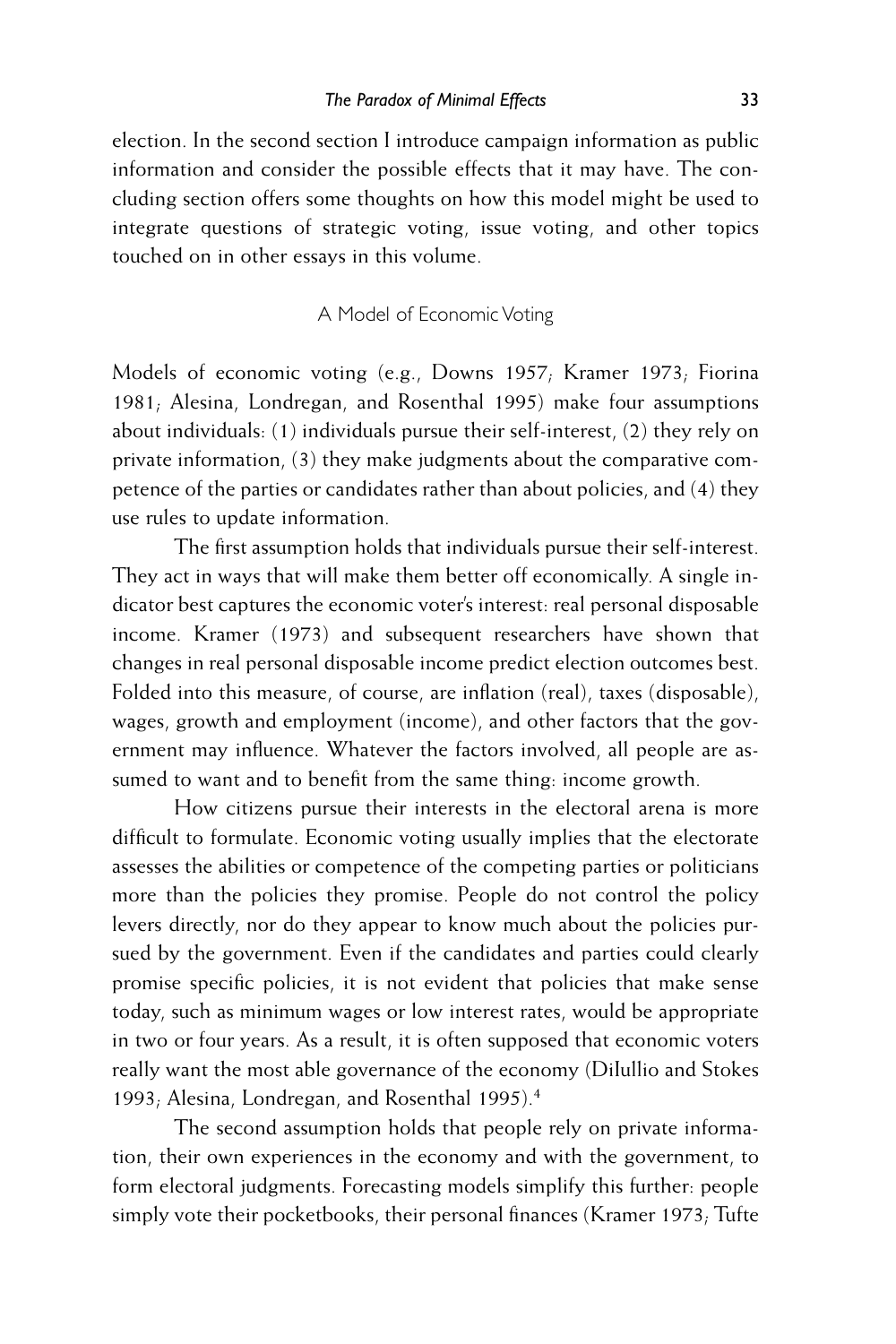1975). Pocketbook voting is surely a strong version of this assumption. More generally, private information consists of information that each individual observes independent of what others observe. Political economists commonly model private information as a signal, the realization of a random variable, that an individual receives (Alesina, Londregan, and Rosenthal 1995). Different people see different signals, different features of the economy. Some people are highly attentive to wages, others to fluctuations in the stock market. Importantly, unlike information that all people see, such as the unemployment rate, private information leads people to hold different beliefs about which party or politician governs best.

This assumption is subtly at odds with notions of information found in much political psychology and survey research. To most political scientists, an individual is informed if he or she knows a lot of facts about the candidates involved in a race, follows current affairs closely, or has weighed the issues carefully. Measures of knowledge include the number of correct identifications of prominent politicians, newspaper readership, and the number of answers to survey questions. Such measures capture the heterogeneity in levels of factual information within the electorate. By this metric, the public does not stack up well against the classical image of a democratic citizenry.

Private information, as it is formulated in economic models of voting, implies that each person receives the same amount of information. All persons live under the government for the same amount of time and, thus, draw inferences about politics and public affairs on the same amount of personal experiences. Am I better off now than I was four years ago? Or last year? The sorts of experiences people have is a different matter.

The third assumption defines the nature of the signal or private information that people receive. Private information may indicate that (1) the incumbent candidate or party governs well, (2) the incumbent candidate or party governs badly, or (3) public affairs are irrelevant to the person's life or there is insufficient information to make a judgment. In Kramer's original model of economic voting, an individual judges the incumbent party favorably if the individual's income increases substantially; he or she judges the incumbent party unfavorably if personal income decreases substantially. Modest changes in income give ambiguous information about the government's performance.<sup>5</sup>

The fourth assumption holds that people update their beliefs over time. Following Fiorina (1981), I assume that individuals keep a running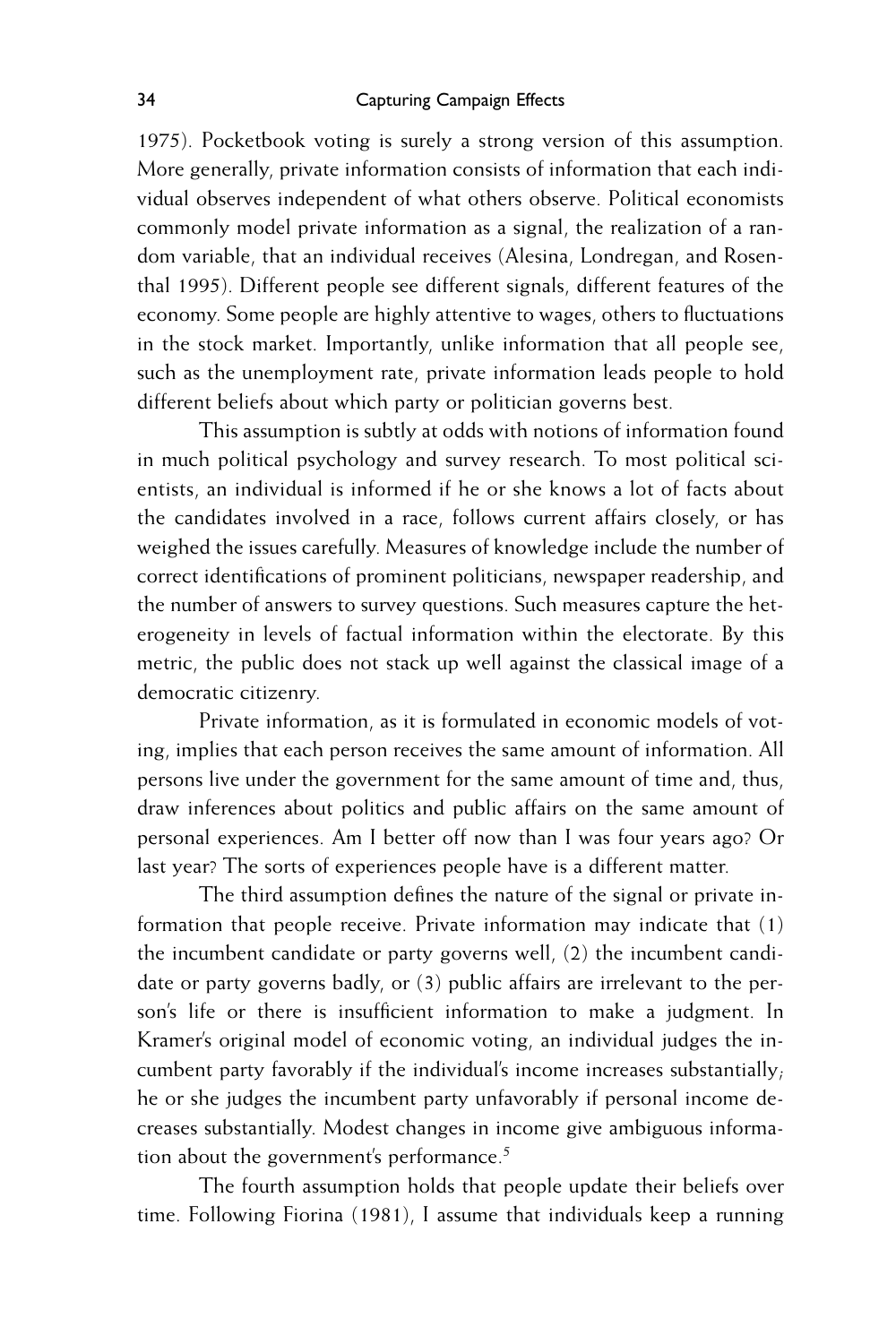tally of their information. People express support for a party or politician if the sum of their past experiences with that party or politician is favorable. More sophisticated models suppose that voters revise their beliefs using Bayes's rule (Calvert 1985; Bartels 1993) or some other more complicated learning model. Such models lead to more subtle predictions than those offered here. The assumption of a simple moving average of information has the strength of simplicity. People try to reduce the effort they put into making decisions, and more sophisticated learning strategies require more information and effort.

These four assumptions describe voters as narrowly focused on their own interests and their own experiences. These are not the citizens of classical democratic theory. But the beauty of democracy is that it adds up these disparate experiences pretty effectively. Each individual doesn't have to know what others think and feel or how the entire macroeconomy works in order to reach a decision and voice his or her own preference.

The final piece to economic models of voting shows that public decisions indeed aggregate individuals' private information and judgments. In the terms developed in social choice theory, theories of economic voting describe a situation in which people have the same preferences (economic growth) but disparate beliefs. Condorcet's 1787 jury theorem addresses precisely this problem: majority rule will accurately measure the private information of jurors the larger the size of the jury. Contemporary political scientists have developed a rich literature relating to this theorem, applying it not only to juries but also to elections (Austen-Smith and Banks 1996; Fedderson and Pessendorfer 1997). Under the assumptions discussed here, the vote of the majority will accurately reflect the extent to which the population has prospered, as claimed by forecasting models.

A simple model helps us appreciate how information aggregates over time and into public decisions. One may think of the private information that people receive as draws from a deck of cards. Each card may have one of three faces, corresponding to the three sorts of evaluations that each person may reach about public affairs. A card marked "G" means information favors the government; a card marked "O" means information favors the opposition; and a card marked "N" means information favors neither or no one. The incidence of Gs, Os, and Ns in a deck reflects the overall prosperity of the country.

To give some richness to people's beliefs, suppose that each individual is dealt two cards, corresponding to a two-year term of office. Six pairs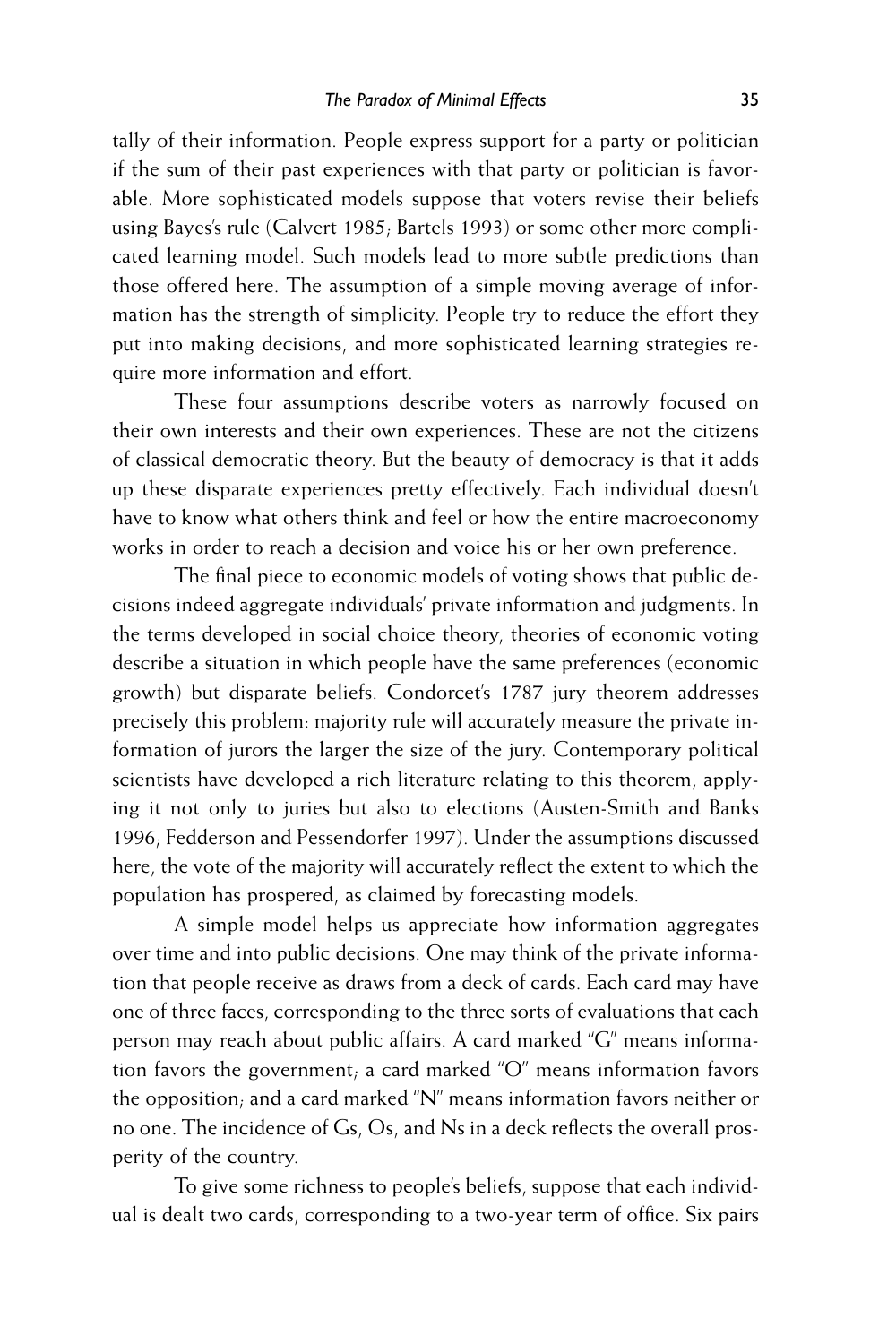of cards are possible: GG, OO, NN, GO, GN, ON. These pairs describe different types of people. The frequency of each type depends on the frequency of Gs, Os, and Ns. Table 1 displays the possible pairings.

The extent to which the cards that an individual receives point to either G or O reveals which party, if either, the individual supports. A person with GG strongly supports the government; a person with OO strongly opposes the government. A person with NG or NO leans weakly in the direction of the government or opposition, respectively. Independents are those with either GO or NN.

The incidence of Ns captures the individual's level of interest in government. Importantly, interest in politics is an outcome of this model. It stems from the degree to which people see that public affairs affect their well-being. Individuals with no Ns have the highest levels of interest; individuals with NN have no interest in public affairs.

This simple accounting may describe whether someone votes and how they vote. An individual's level of interest, whether they feel they have a stake in the election outcome, determines whether he or she votes. People with NN definitely do not vote; people with GG or OO definitely vote. People with NG or NO are indifferent between voting and not; they flip a coin. Given that a person does vote, he or she will chose the party for whom they have the larger number of Gs or Os. High interest independents will definitely vote, but they are indifferent between the choices.

Condorcet's jury theorem states that the share of the votes won by each party will reflect the relative frequency of Gs and Os. The intuition stems from the law of large numbers. The private information resembles the unknown parameter in a Bernoulli trial (for example, *p* is the probability of G occurring). The average of a large number of independent Bernoulli trials will approximate the true but unknown parameter from the Bernoulli extremely well. Several contemporary authors have proved more general versions of this result and derived conditions when it fails to hold, as when people vote strategically (Austen-Smith and Banks 1996). Such conditions

| Levels of Interest | Partisanship |              |              |
|--------------------|--------------|--------------|--------------|
|                    | G Supporters | Independents | O Supporters |
| High               | GG.          | GO.          | OΟ           |
| Low                | GΝ           | NΝ           | NO           |

TABLE 1. Types of Private Information Held by Individuals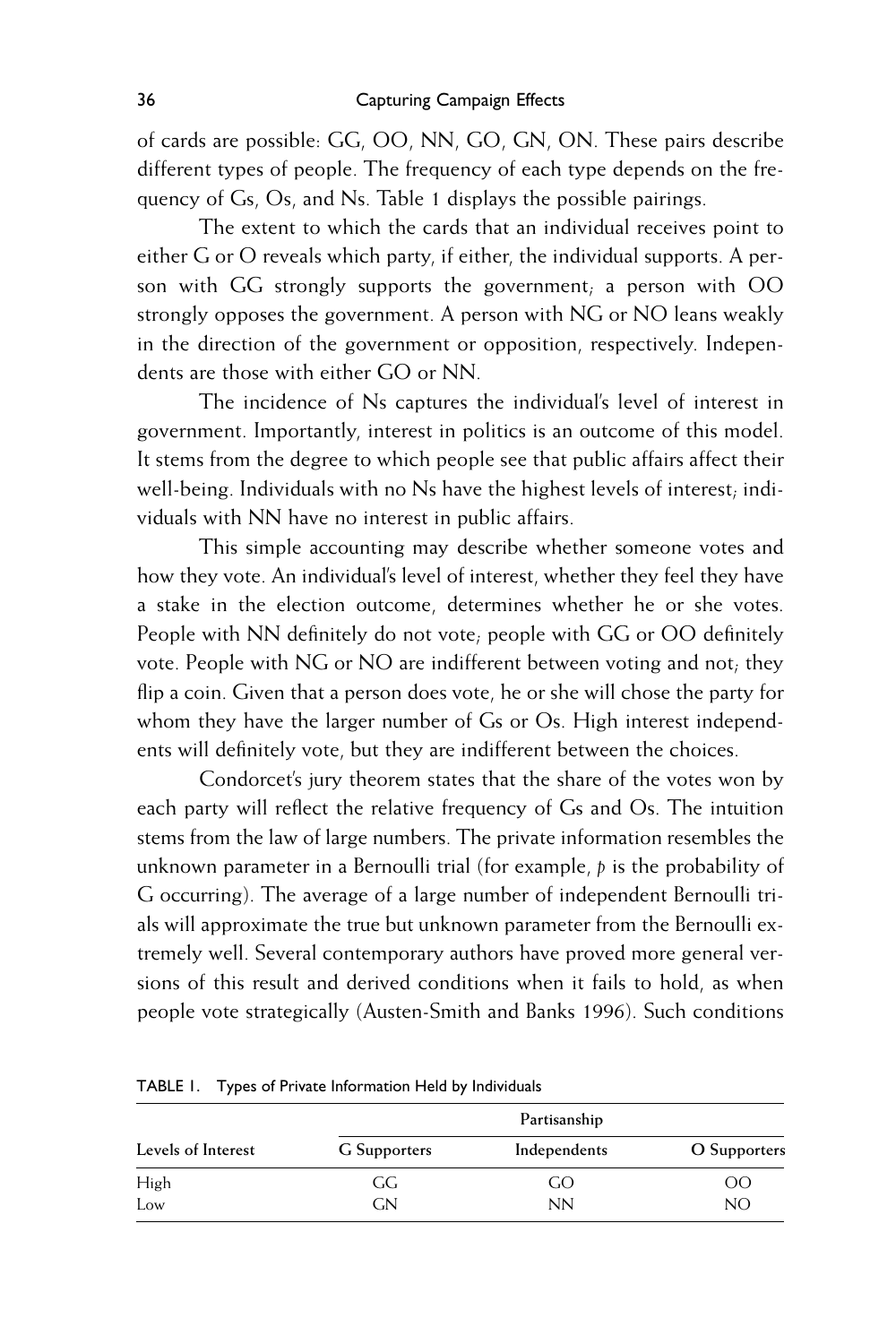might be especially important in electoral systems like New Zealand and Canada, where voters seem to cast their ballots with an eye to not "wasting" votes or to preventing their least preferred candidate from winning.

The stylization presented here remains faithful to the basic decision theoretic models of economic voting. In particular, it captures the main empirical prediction of such models, namely, that personal income forecasts election results. If there is sufficient economic growth, then people's private information will indicate that the incumbent party governs well (that is, Gs outweigh Os). In this context, we also understand more clearly how campaigns affect voting behavior and even appear to cement people's privately held beliefs.

### Elections with Campaigns

As a statistical matter, economic voting, as described previously, offers an extremely parsimonious model of elections. Income growth explains twothirds of the variation in congressional and presidential election results (Kramer 1973). Income growth and presidential popularity combined explain over 80 percent of the variability in election returns (Tufte 1975; Lewis-Beck and Rice 1992). The inclusion of debates, conventions, and other election-related events adds little to the predictive power of economic models (Holbrook 1993). As a theoretical matter, though, the omission of campaigns from formal analyses introduces an inconsistency. A rational, effort-minimizing citizen who faces a complex and uncertain choice should use all information at hand. Pocketbook voting is justified on the grounds that people know their own situations well and with little additional effort can draw inferences from this about the economy and the incumbent party. In other words, the marginal cost of personal financial information is essentially zero. By the same reasoning, analytical models should include campaign information. In modern democracy, where citizens have little incentive to inform themselves, competing politicians bear the costs of informing voters. Candidates and party leaders must package their message into accessible formats and distribute it widely and free of charge.

What is distinctive about information generated by campaigns is that it is *public* information. All people see the same spectacle, or, in the language of the model described previously, they see the same signal. The technologies of communication make it difficult to say one thing to one audience and quite another thing to a different audience. Once a message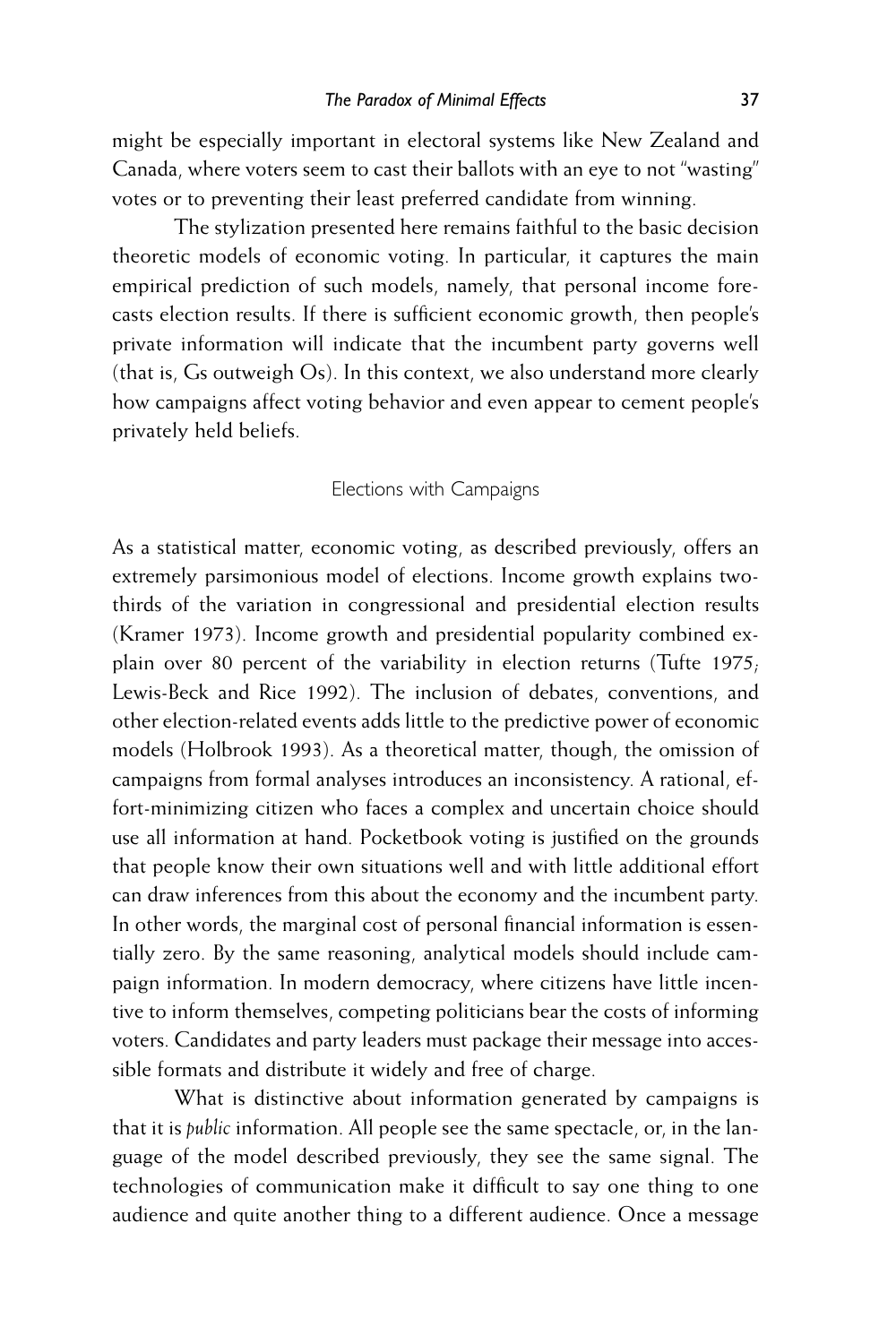#### 38 Capturing Campaign Effects

is broadcast or printed in a newspaper or magazine, the candidate has no control over who happens to tune in or where it may be reproduced. In fact, politicians often look for reversals in their opponent's campaign materials and then advertise the occasional flip-flop. Reliance on mass media only heightens the public nature of campaign information. Competition for votes drives candidates to make their case as efficiently as possible. That means making the information as accessible as possible, which in turn requires broadcasting messages over the most popular media available.

Whether all people interpret the information the same way is another matter. I assume that they do: all people receive exactly the same signal. In doing so, this treatment breaks with much political psychological research that emphasizes the importance of selective perceptions. For example, John Zaller argues in *The Nature and Origins of Mass Opinion* (1992) that people's preferences influence the sorts of information they are willing to believe and receive. In this model the probability that someone is receptive to a signal is an increasing function of his or her underlying interest in politics. Given that an individual has received a signal, the probability that that person believes or accepts the information is a decreasing function of their interest in politics. People most influenced by new information, then, are those with moderate levels of interest. Such effects will certainly produce patterns of reinforcement. Selective perception along the lines described by Zaller (1992), Popkin (1992), and others cannot explain the pattern of reinforcement found in our experimental studies. In particular, given that they have received the information (a situation that we created in the laboratory), low interest independents should be more strongly moved by campaign news and advertising than high interest independents, but they are not. Such behavior, it turns out, is consistent with the simple economic model presented here, once public information is added to the mix. This is not to deny the existence or importance of the phenomena describe by cognitive psychologists. These forces may magnify the effect described here, but they do not appear sufficient to account for reinforcement.<sup>6</sup>

Public information adds to an individual's cache of signals in the same way that private information does. People take away from the campaign a message about the capacity of the candidate or party to govern. To update their beliefs, people simply add that message to the private information that the individuals have received. From this tally they infer whether politics are of much interest and whom they support.

In the simple schematic using cards, campaign information represents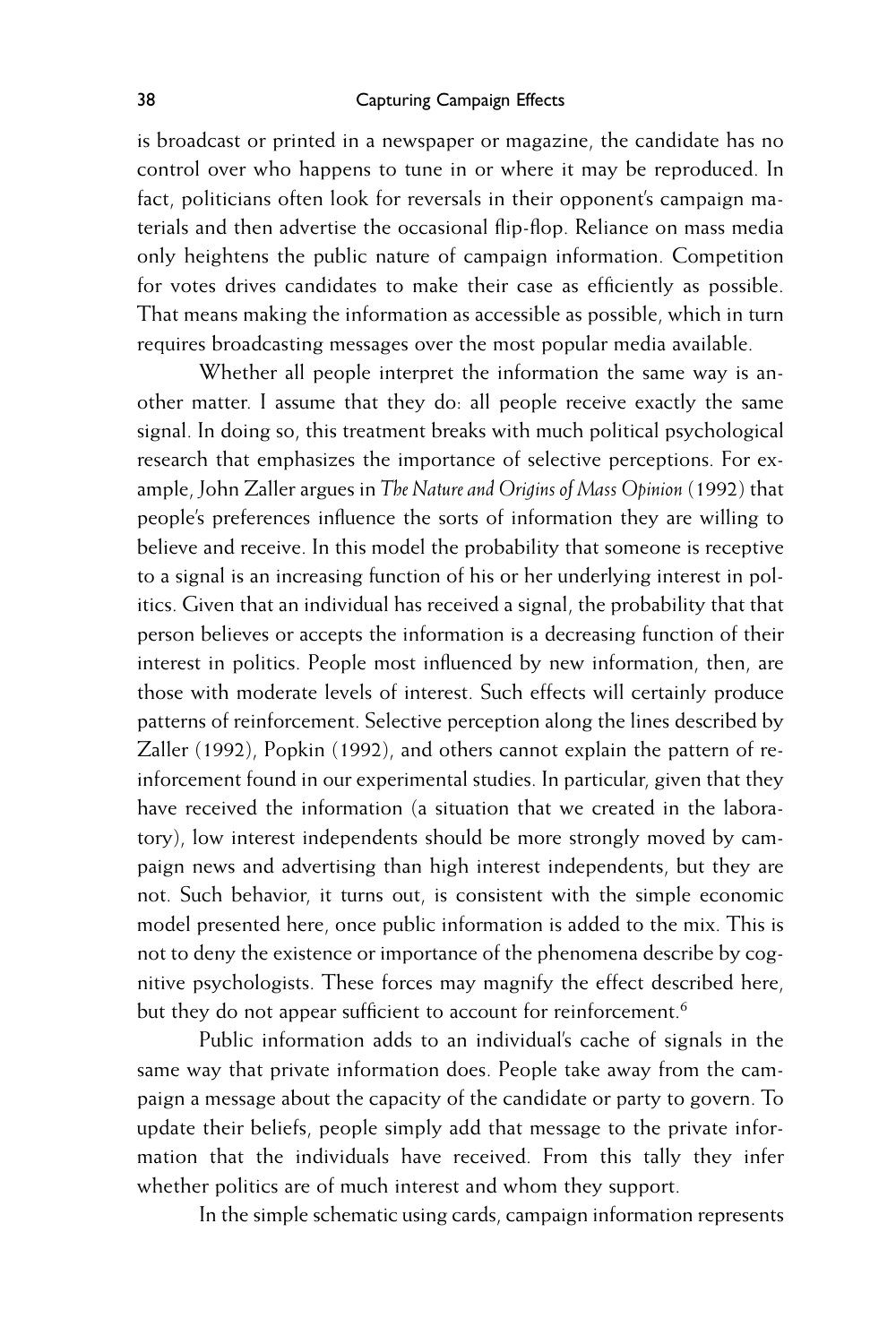a third card that each person receives. Unlike private information, though, each individual receives identical information. Public information will, of course, carry a unique signal, and, depending on the nature of the signal, campaigns will produce varying patterns of political loyalty and defection.

Here I consider two extreme types of signals. In the first case, the public information favors one party entirely; in the second case the public information conveys a balanced signal. Zaller (1992) calls these one-sided and two-sided flows of information. Most U.S. House elections look like the first case: House incumbents completely dominate the flow in information (see Jacobson, this volume; Elms and Sniderman, this volume). The experiments that Shanto Iyengar and I performed involving exposure to a single campaign ad are also of this sort. Presidential general elections look more like the second case, because both presidential campaigns usually muster equal resources.

A one-sided campaign, as might occur in a House race, sends all people the same signal. Suppose that the information favors the government, so everyone receives a G card. How does behavior change? Consider the pattern displayed in table 1. If we give each person an additional G, then we get the pattern of information displayed in panel A of table 2. What has happened to each of the people in table 1? Everyone has more information, but not everyone has changed their allegiances to G or even away from O. Three types of voters will keep their old behavioral patterns; three types will change. The high information partisans remain partisans. Those whose private information made them strong supporters of the government (that is, GG) are now GGG. They vote, and they vote for G. Those whose private information made them supporters of the opposition

| Levels of Interest    | Partisanship           |                     |                     |
|-----------------------|------------------------|---------------------|---------------------|
|                       | G Supporters           | Independents        | O Supporters        |
| A. One-Sided Campaign |                        |                     |                     |
| High<br>Low           | GGG, GOG<br><b>GNG</b> | NNG, NOG            | OOC <sub>r</sub>    |
| B. Two-Sided Campaign |                        |                     |                     |
| High<br>Low           | GGGO<br><b>GNGO</b>    | GOGO<br><b>NNGO</b> | OOGO<br><b>NOGO</b> |

TABLE 2. Types of Information Held by Individuals in Campaigns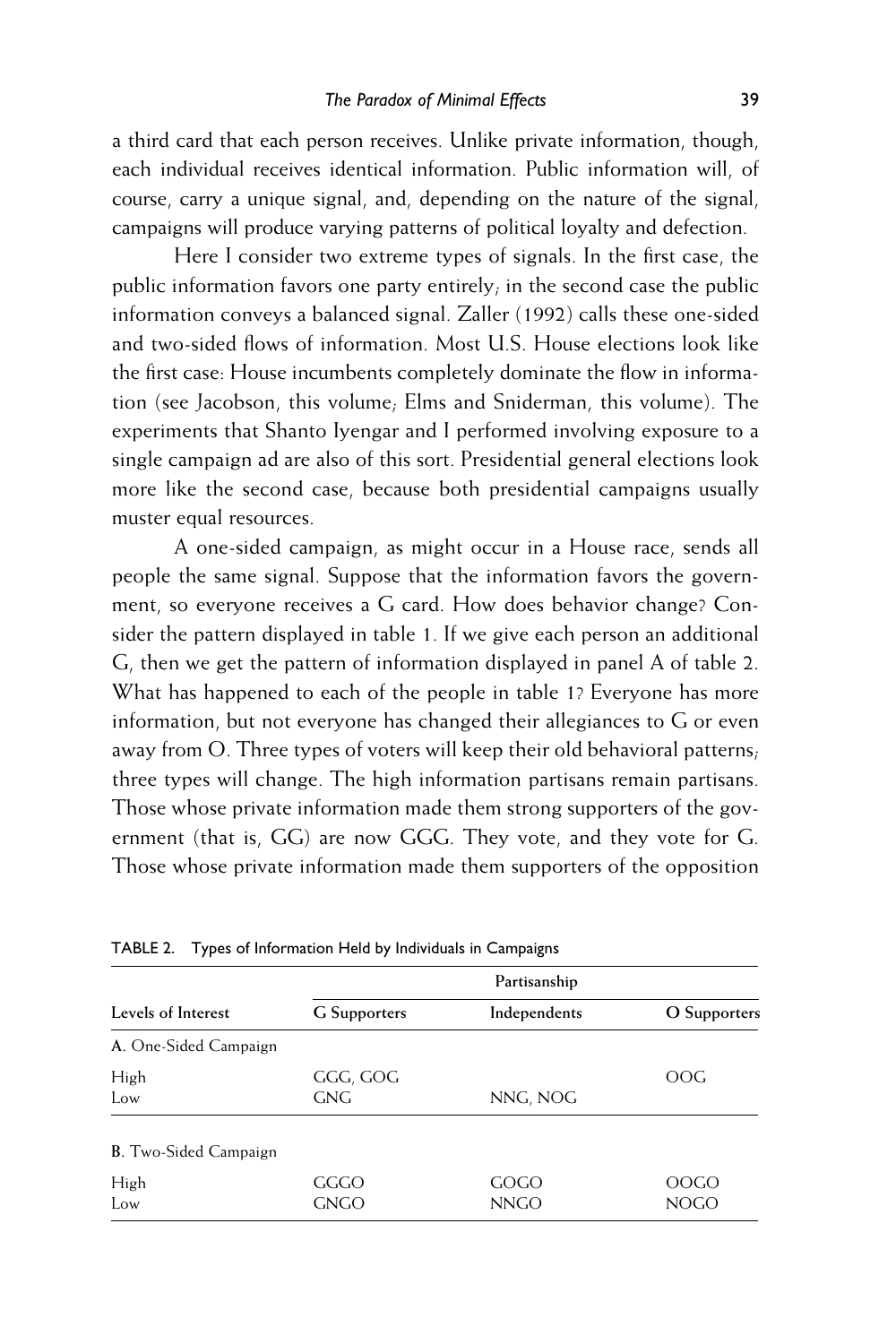(that is, OO) are now OOG. They vote, and they vote for O, because their net information still favors O. One other type of voter remains unmoved by such a campaign, the low interest independents. They start out highly unlikely to vote and favoring neither party (that is, NN). The information that they get may improve their opinions of the government, but they began sufficiently disconnected from politics that they remain nonvoters and lean toward neither party.

Three types of voters adopt new behaviors in response to a onesided campaign. First, low interest or weak supporters of the government become strong partisans. This group began indifferent between not voting and voting for the government (that is, GN). The campaign reinforces their leanings and mobilizes them to vote. Second, low interest or weak supporters of the opposition abandon their party. They begin the campaign season indifferent between not voting and voting for the opposition party (that is, NO). They learn favorable information about the governing party that creates even greater dissonance (that is,  $NOG$ ). They now have a sufficiently high interest to vote, but they are unsure for whom. Finally, high interest independents vote for the government. They begin interested in the outcome of the election but indifferent between the two parties (that is, GO). What they learn tips them toward the government (that is, GOG).

This is precisely the pattern observed experimentally. Low interest partisans move in the direction of the candidate whose message they see, regardless of the person's identification, but low interest nonpartisans are unmoved by campaign messages. High interest partisans do not vote differently as a result of campaign information, but high interest independents move in the direction of the government.

A two-sided campaign, or a perfectly balanced news story, produces no movement in political preferences, though it does mobilize people to vote. Suppose that every person receives two bits of information from a two-sided campaign, one G and one O. Panel B of table 2 shows the resulting types of people, derived by adding GO to the tallies of each of the types in table 1. The net balance of partisan information remains the same for each person. Not surprisingly, such a campaign produces reinforcement of people's voting preferences across the board. It also mobilizes the low interest individuals to vote.

This pattern reflects the argument sometimes made that the campaigns cancel each other out. Even still, the candidates and parties must run vigorous campaigns. If one side chooses not to campaign, then the re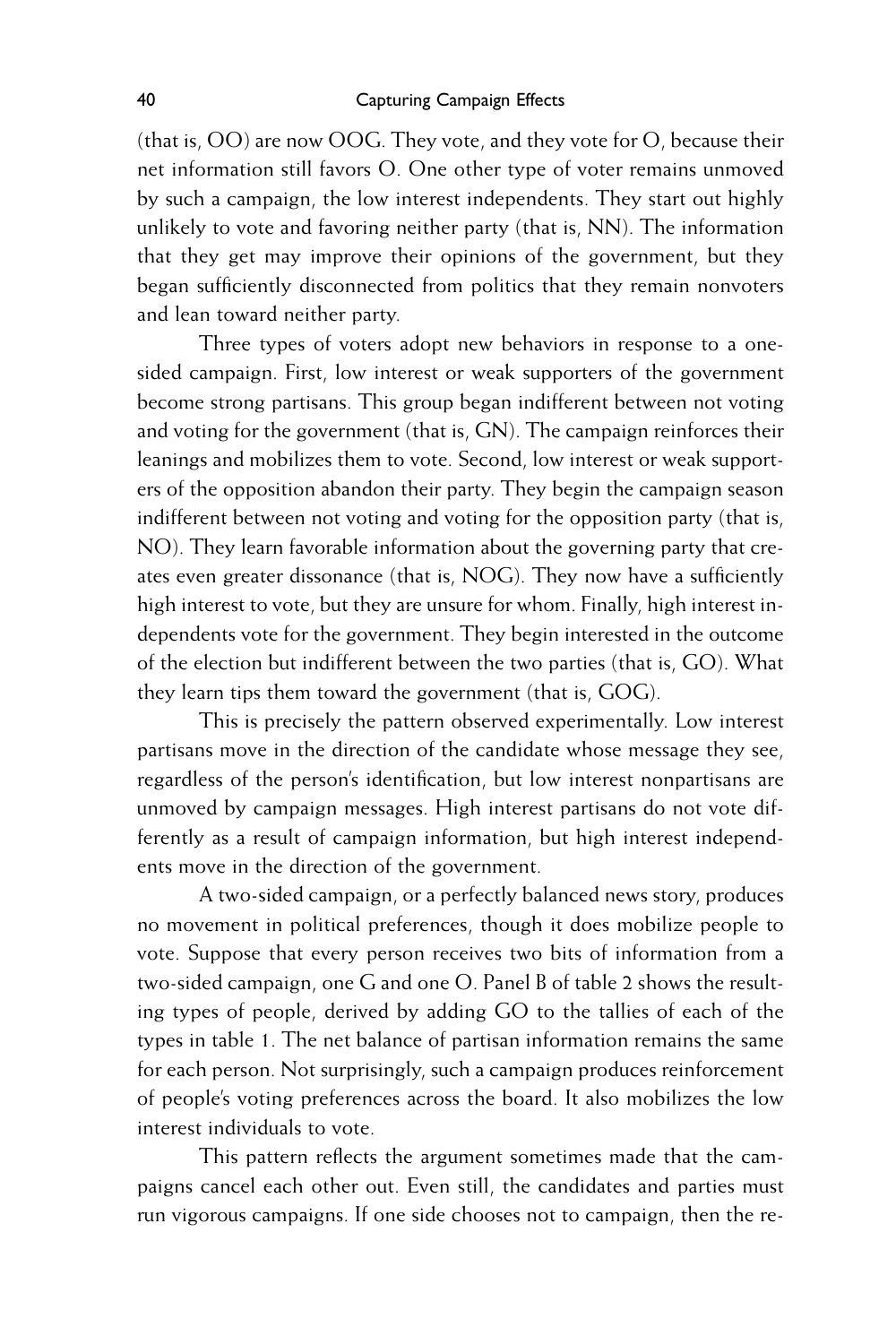sulting behavior follows the one-sided case. Candidates who do not campaign may lose by not energizing their base and not moving enough of the other types of voters.

#### Conclusions

In this essay I have sought to resolve what I perceive to be a fundamental tension between the study of elections and the study of campaigns. Many social scientists analyze elections as regular phenomena that are predictable on the basis of factors determined outside of the campaigns, such as economic performance; others think of elections as highly dependent on the debate that is waged throughout the campaigns. I assume that both are right: elections are predictable and campaigns matter.

One driving assumption underlies this analysis: people use the lowest cost information to make electoral judgments. This assumption means that people use both the private information that they observe during daily life (this is the chief assumption behind retrospective voting) and the public or common information conveyed throughout the campaigns. Before the campaign begins, though, people's political beliefs are rooted in their personal experiences. Have they prospered? Are they secure? Private information creates heterogeneous beliefs about which party, if any, governs best. Public information can create coordinated movements in opinions. But such movements in opinion are constrained by the private beliefs that people hold. As a result, the interplay between public information and private information produces patterns of reinforcement that *make* elections regular and predictable.

This model contains also the potential for change. Cataclysmic events such as the Great Depression certainly fit the general pattern described by economic models of elections. Severe economic dislocations created by depressions shake people's core political beliefs. More troubling are the notable shifts that occur in response to seemingly minor economic changes, like the elections of 1994. Surprisingly, Tufte's simple forecasting model predicted this election within a percentage point of the overall vote. The framework sketched here suggests why. Dramatic changes in voting patterns of this sort generally reflect long-term and gradual shifts in people's deeply held beliefs. Support for a party will erode as individuals observe successive periods of weak performance in office; likewise, support for a party may strengthen as people see capable administration of the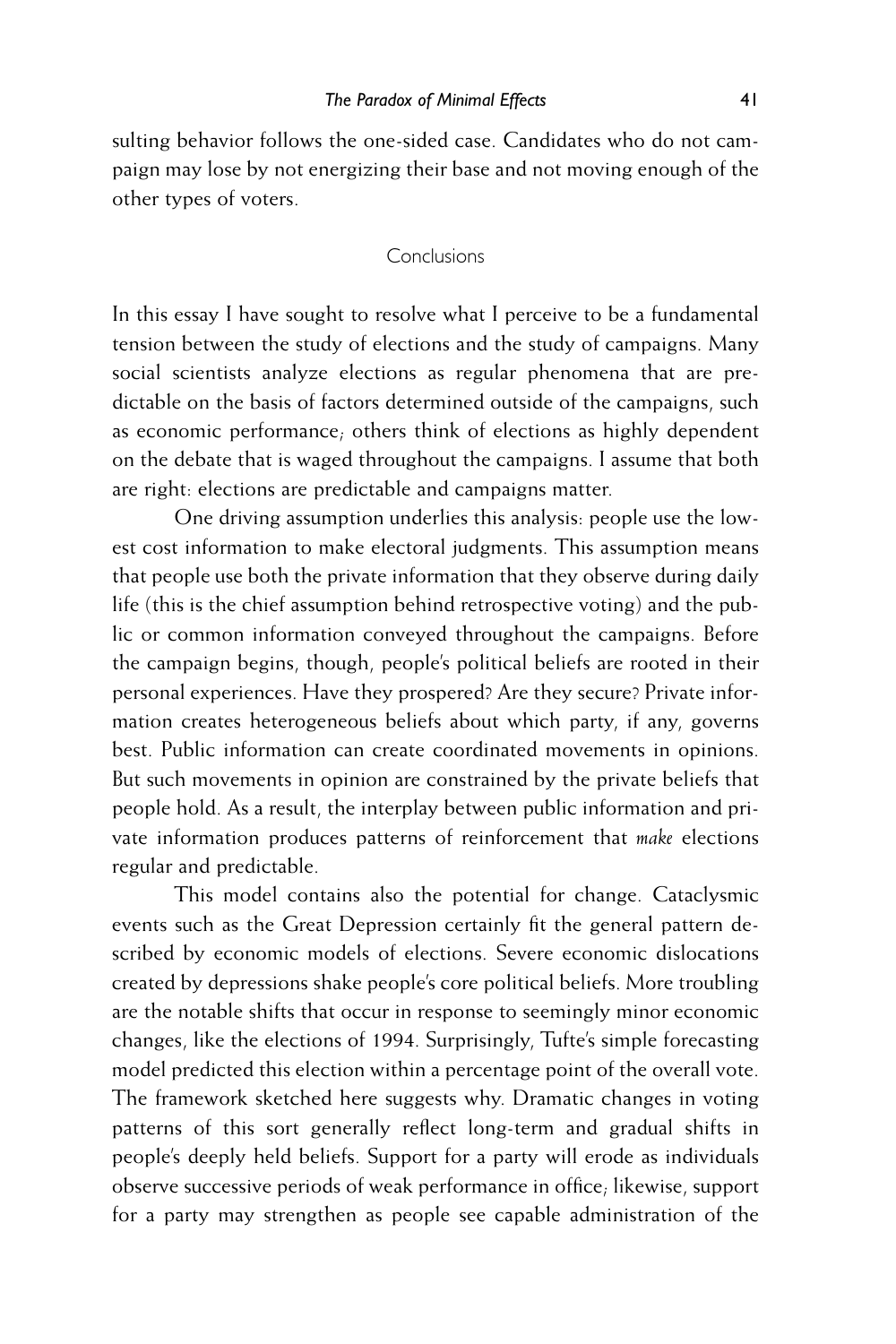economy. Such seems to have been the case with the Democrats, who lost votes in each successive election from 1988 to 1994. Sufficient erosion of a party's base may create the conditions for a seemingly sudden collapse. Against such a background, a campaign can produce sufficient movement in the same direction so as to tip the electoral balance.

#### **NOTES**

1. Much of this research has been done in the U.S. context in the presidential and congressional elections. Notable studies include Kramer 1973; Tufte 1975; Rosenstone 1985; Hibbs 1987; and Lewis-Beck and Rice 1992. Similar patterns hold elsewhere; see Crewe 1987.

2. This is the model due to Tufte (1975). This model performs remarkably well. In Tufte's original analysis, he reports an *R*-squared of over .9 and a forecast error smaller than the final Gallup Poll. The model has since held up well against other forecasting models. Most notably, it forecast the Democrats' share of the vote in the 1994 midterm election within a percentage point.

3. A number of studies document such effects. On a wide variety of specific issues, see Zaller 1992; on the issue of race, see Sniderman and Piazza 1993; on the case of political advertising, see Ansolabehere and Iyengar 1995.

4. Voters might also have distributional preferences. In other words, they may prefer that their relative well-being in society matters rather than the absolute improvement in their standard of living. In this case politicians may wish to redistribute economic goods rather than grow the economy (Hibbs 1987). This complicates the analysis considerably.

5. Another interpretation of the third assumption is that each signal that an individual receives privately contains two pieces of information. One piece of the information is whether the government and public affairs bear on the individual's life at all. For many Americans, public affairs simply seem irrelevant. But others' experiences lead them to feel that they have a stake or interest in what the government does. A second piece of information in each signal indicates whether the incumbent administration or politicians govern ably or not.

6. A much stronger critique of the social psychological models is that the description of how people perceive public information and events should extend to private information as well as public information. So if a person is Republican and he or she does well under a Democratic administration, then that person gives the Democrats no credit. If that same person does well under a Republican regime, then he or she gives the GOP all of the credit. In such a world, there is never change in beliefs, once they exist, and therefore in preferences.

#### **REFERENCES**

- Alesina, Alberto, John Londregan, and Howard Rosenthal. 1995. "A Model of the Political Economy of the United States." *American Political Science Review* 87:12–33.
- Ansolabehere, Stephen, and Shanto Iyengar. 1995. *Going Negative.* New York: Free Press.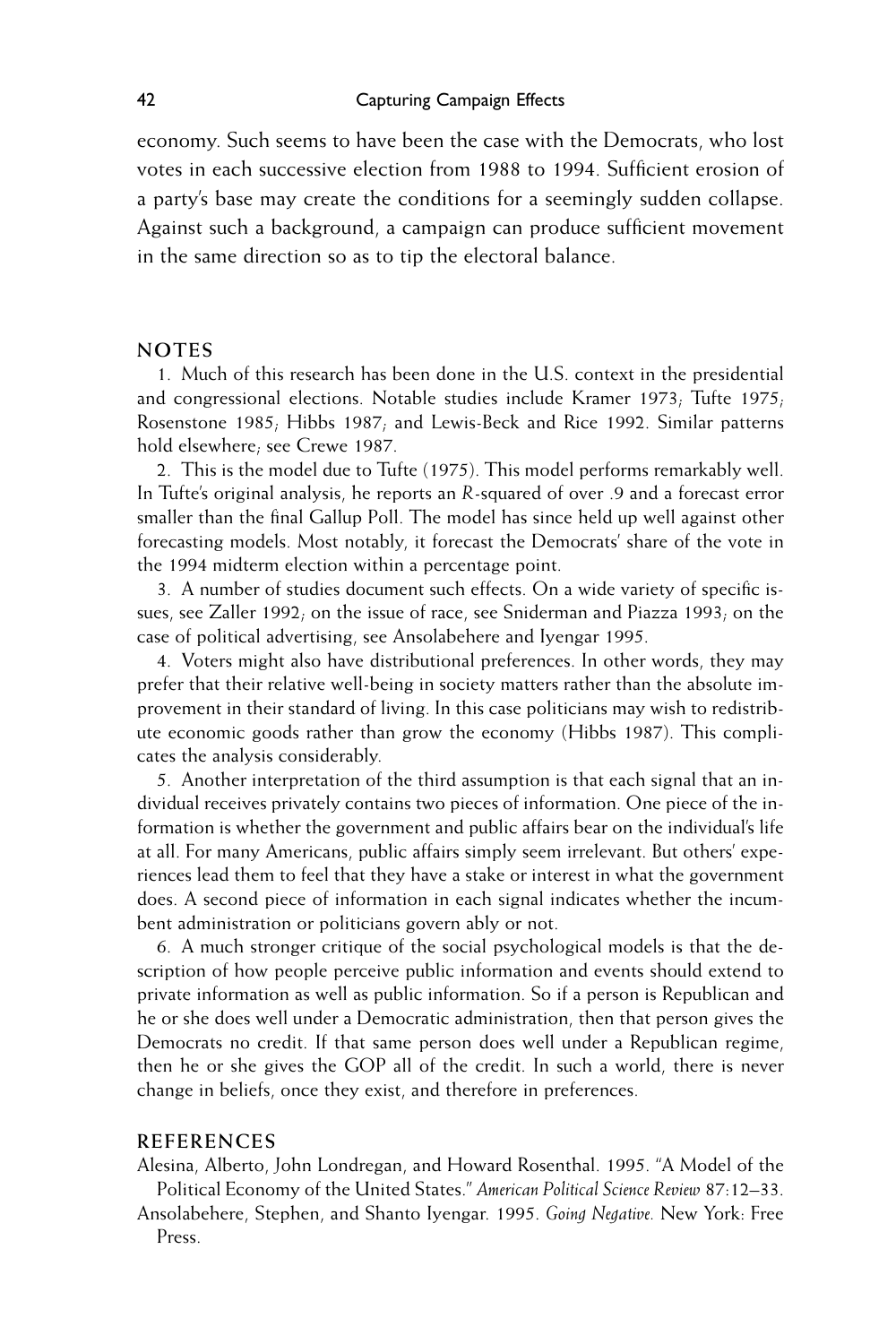- Austen-Smith, David, and Jeffrey Banks. 1996. "Information Aggregation, Rationality, and the Condorcet Jury Theorem." *American Political Science Review* 90: 34–45.
- Bartels, Larry. 1987. *Presidential Primaries.* Princeton: Princeton University Press.
- ———. 1993. "Messages Received: The Political Impact of Media Exposure." *American Political Science Review* 87:267–85.
- Berelson, Bernard, Paul Lazarsfeld, and William McPhee. 1954. *Voting.* Chicago: University of Chicago Press.
- Brady, Henry E., and Richard Johnston. 1987. "What's the Primary Message?" In *Media and Momentum,* ed. Gary Orren and Nelson Polsby. Chatham, NJ: Chatham House.
- Calvert, Randall. 1985. "The Value of Biased Information: A Rational Choice Model of Political Advice." *Journal of Politics* 47:530–55.
- Campbell, Angus. 1960. "Surge and Decline: A Study of Electoral Change." *Political Opinion Quarterly* 24:397–418.
- Cramer, Richard Ben. 1992. *What It Takes.* New York: Vintage.
- Crewe, Ivor. 1987. "What's Left for Labour?" *Public Opinion* 10:52–56.
- DiIullio, John, and Donald Stokes. 1993. "Valence Politics." In *The Election of 1992,* ed. Gerald Pomper. Chatham, NJ: Chatham House.
- Downs, Anthony. 1957. *An Economic Theory of Democracy.* New York: Harper and Row.
- Erikson, Robert, Michael MacKuen, and James Stimson. 2002. *The Macro Polity.* New York: Cambridge University Press.
- Fedderson, Timothy, and Wolfgang Pessendorfer. 1997. "Voting Behavior and Information Aggregation in Elections with Private Information." *Econometrica* 65:1029–58.
- Fiorina, Morris. 1981. *Retrospective Voting in American National Elections.* New Haven: Yale University Press.
- Germond, Jack, and Jules Witcover. 1989. *Whose Broad Stripes and Bright Stars?* New York: Warner Books.
- Gelman, Andrew, and Gary King. 1993. "Why Are American Presidential Election Polls So Variable When Votes Are So Predictable?" *British Journal of Political Science* 23:409–51.
- Hibbs, Douglas. 1987. *The American Political Economy.* Cambridge, MA: Harvard University Press.
- Holbrook, Thomas. 1994. "Campaigns, National Conditions, and U.S. Politics." *American Journal of Political Science* 38:973–98.
- Iyengar, Shanto, and Donald Kinder. 1987. *News That Matters.* Chicago: University of Chicago Press.
- Jacobson, Gary. 1980. *Money and Congressional Elections.* New Haven: Yale University Press.
- ———. 1990. "The Effects of Campaign Spending in House Elections: New Evidence for Old Arguments." *American Journal of Political Science* 34:334–62.
- Jamieson, Kathleen Hall. 1992. *Dirty Politics.* New York: Oxford University Press.
- Johnston, Richard, André Blais, Henry E. Brady, and Jean Crête. 1992. *Letting the People Decide: Dynamics of a Canadian Election.* Montreal: McGill-Queens University Press.